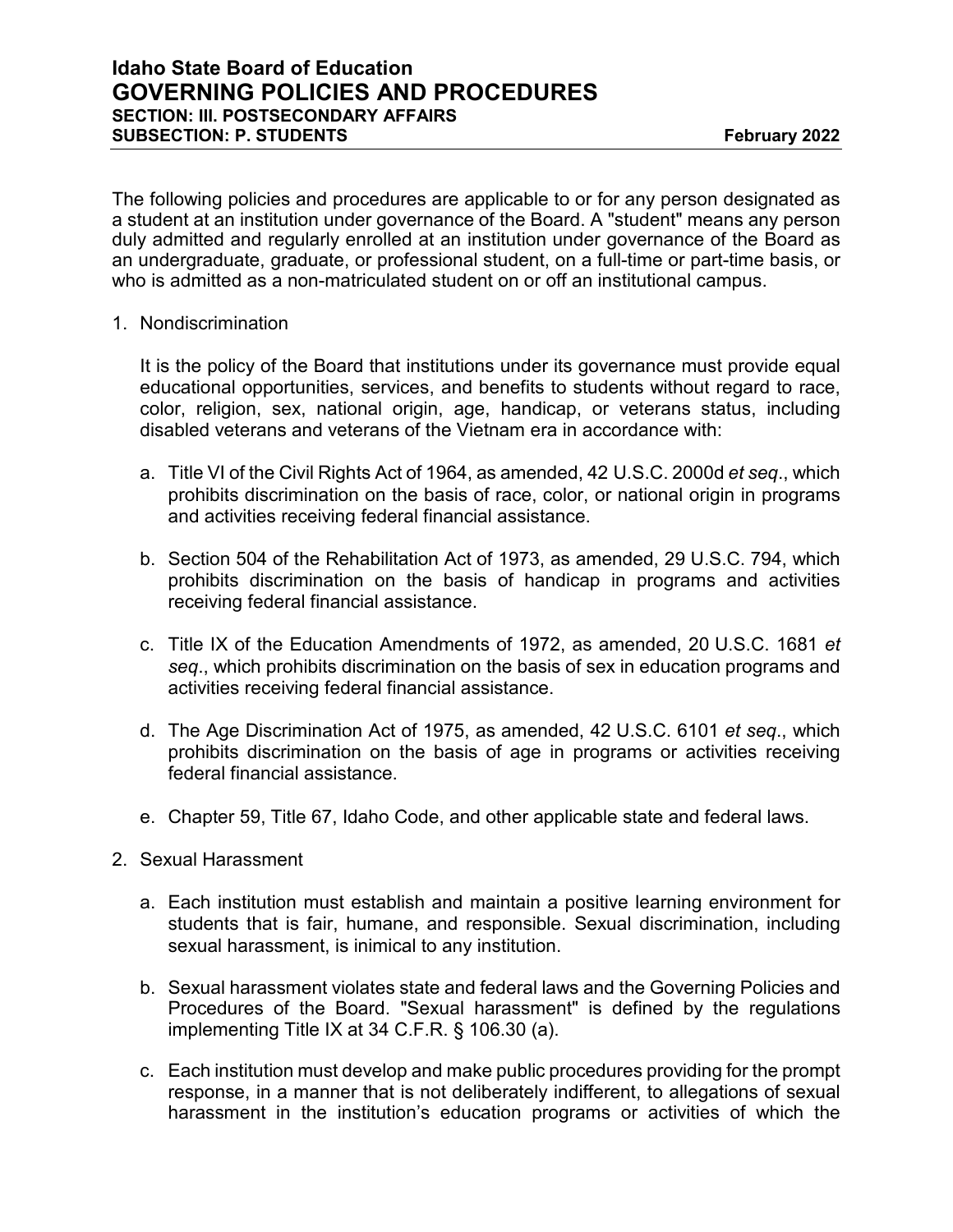institution has actual knowledge. Each institution's policies and procedures must comply with the regulations in 34 C.F.R. Part 106.

3. Catalog and Representational Statements

Each institution will publish its official catalogue and admissions, academic, and other policies and procedures which affect students. (*See also* "Roles and Missions," Section III, Subsection I-2.)

Each institutional catalogue must include the following statement:

Catalogues, bulletins, and course or fee schedules shall not be considered as binding contracts between [institution] and students. The [institution] reserves the right at any time, without advance notice, to: (a) withdraw or cancel classes, courses, and programs; (b) change fee schedules; (c) change the academic calendar; (d) change admission and registration requirements; (e) change the regulations and requirements governing instruction in and graduation from the institution and its various divisions; and (f) change any other regulations affecting students. Changes shall go into force whenever the proper authorities so determine and shall apply not only to prospective students but also to those who are matriculated at the time in [institution]. When economic and other conditions permit, the [institution] tries to provide advance notice of such changes. In particular, when an instructional program is to be withdrawn, the [institution] will make every reasonable effort to ensure that students who are within two (2) years of completing graduation requirements, and who are making normal progress toward completion of those requirements, will have the opportunity to complete the program which is to be withdrawn.

No employee, agent, or representative of an institution may make representations to, or enter into any agreement with, or act toward any student or person in a manner which is not in conformity with Board Governing Policies and Procedures or the approved policies and procedures of the institution.

4. Student Records

The collection, retention, use, and dissemination of student records is subject to the requirements of the Family Educational Rights and Privacy Act of 1974, as amended, and implementing regulations. Each institution will establish policies and procedures for maintenance of student records consistent with the act and implementing regulations and will establish and make public an appeals procedure which allows a student to contest or protest the content of any item contained in his or her institutional records.

5. Full-Time Students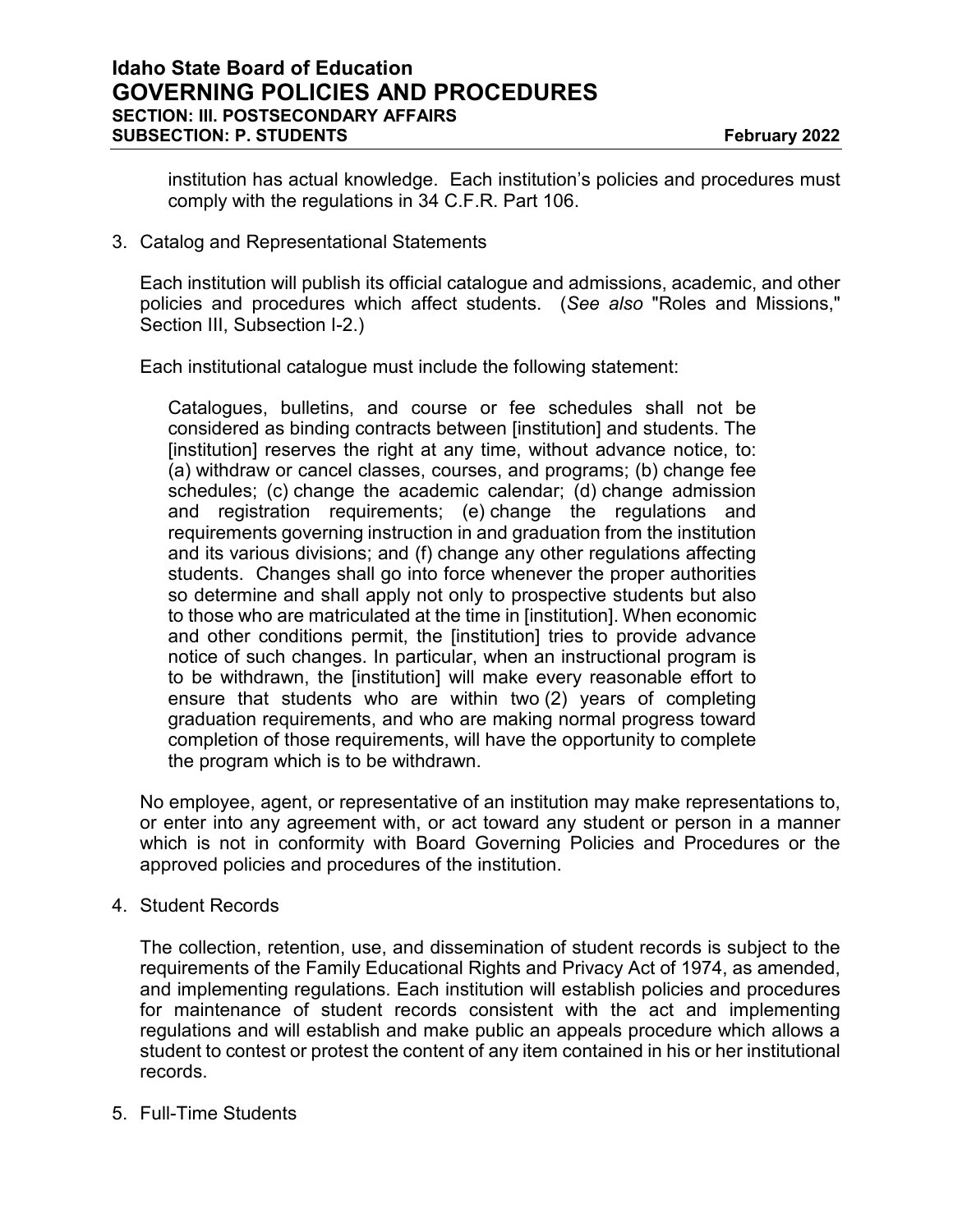#### a. Undergraduate Student

For fee and tuition purposes, a "full-time" undergraduate student means any undergraduate student carrying twelve (12) or more credits (or equivalent in audit and zero-credit registrations).

i. Student Body Officers and Appointees

For fee and tuition purposes, the president, vice president, and senators of the associated student body government are considered full-time students when carrying at least the following credit loads: (a) president, three (3) credits and (b) vice president and senators, six (6) credits.

ii. Editors

Editors of student published newspapers are recognized as full-time students when carrying a three-credit load, and associate editors are recognized as full-time students when carrying a six-credit load.

b. Graduate Student

For fee and tuition purposes, a "full-time" graduate student means any graduate student carrying nine (9) or more credits, or any graduate student on a full appointment as an instructional or graduate assistant, regardless of the number of credits for which such instructional or graduate assistant is registered.

6. Student Governance

The students at each institution may establish a student government constitution for their own duly constituted organization, which must be consistent with Board Governing Policies and Procedures. Each student constitution must be reviewed and approved by the Chief Executive Officer. Any amendments to the student constitution must also be reviewed and approved by the Chief Executive Officer.

7. Student Financial Aid

Each institution will establish policies and procedures necessary for the administration of student financial aid.

- a. Transfer of Delinquent National Direct Student Loans. (*See* Section V, Subsection P)
- b. Student Financial Aid Fraud

Each institution under governance of the Board should, as a matter of policy, initiate charges against individuals who fraudulently obtain or misrepresent themselves with respect to student financial aid.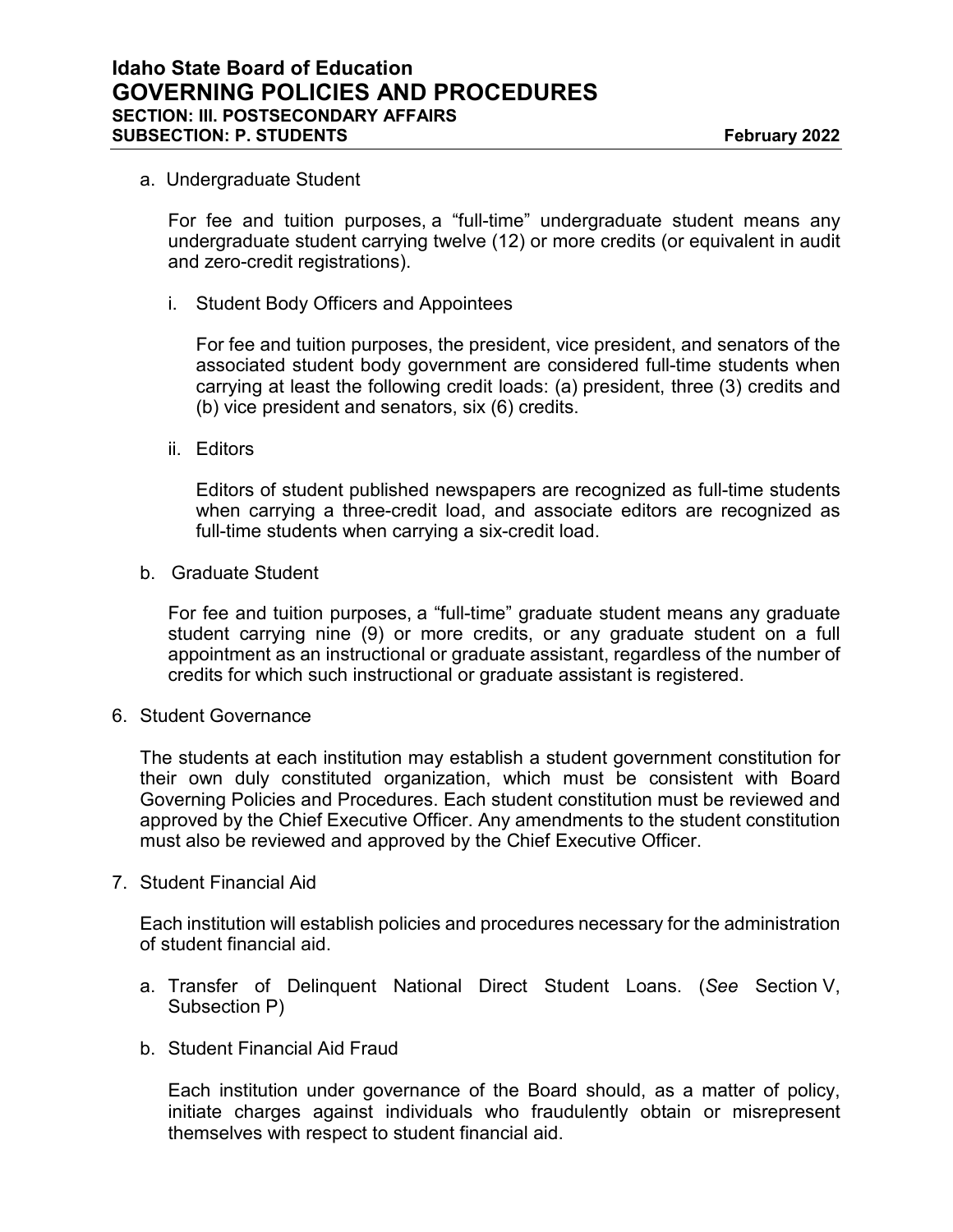## 8. Fees and Tuition

#### a. Establishment

Policies and procedures for establishment of fees, tuition, and other charges are found in Section V, Subsection R, of the Governing Policies and Procedures.

## b. Refund of Fees

Each institution will develop and publish a schedule for refund of fees in the event a student withdraws in accordance with regulations governing withdrawal.

## 9. Student Employees

## a. Restrictions

No student employee may be assigned to duties which are for the benefit of personal and private gain, require partisan or nonpartisan political activities, or involve the construction, operation, or maintenance of any part of any facility which is used for sectarian instruction or religious worship. No supervisor may solicit or permit to be solicited from any student any fees, dues, compensation, commission, or gift or gratuity of any kind as a condition of or prerequisite for the student's employment.

## b. Policies and Procedures

Each institution will develop its own policies and procedures regarding student employment, including use of student employment as a part of financial assistance available to the student. Such policies and procedures must ensure that equal employment opportunity is offered without discrimination and that wage administration is conducted in a uniform manner. Such policies also must include a statement of benefits available to student employees, if appropriate.

#### c. Graduate Assistants

Each institution is delegated the authority to appoint within the limitations of available resources graduate assistants in a number consistent with the mission of the institution. Graduate assistantships are established to supplement a graduate student's course of study, with employment appropriate to the student's academic pursuits.

Each institution will establish its own procedures for appointment of graduate assistants which will include (a) qualifications, (b) clear and detailed responsibilities in writing, and (c) maximum number of hours expected and wages for meeting those requirements.

Matriculation, activity, and facility fees for graduate assistants will be paid either by the student or by the department or academic unit on behalf of the student.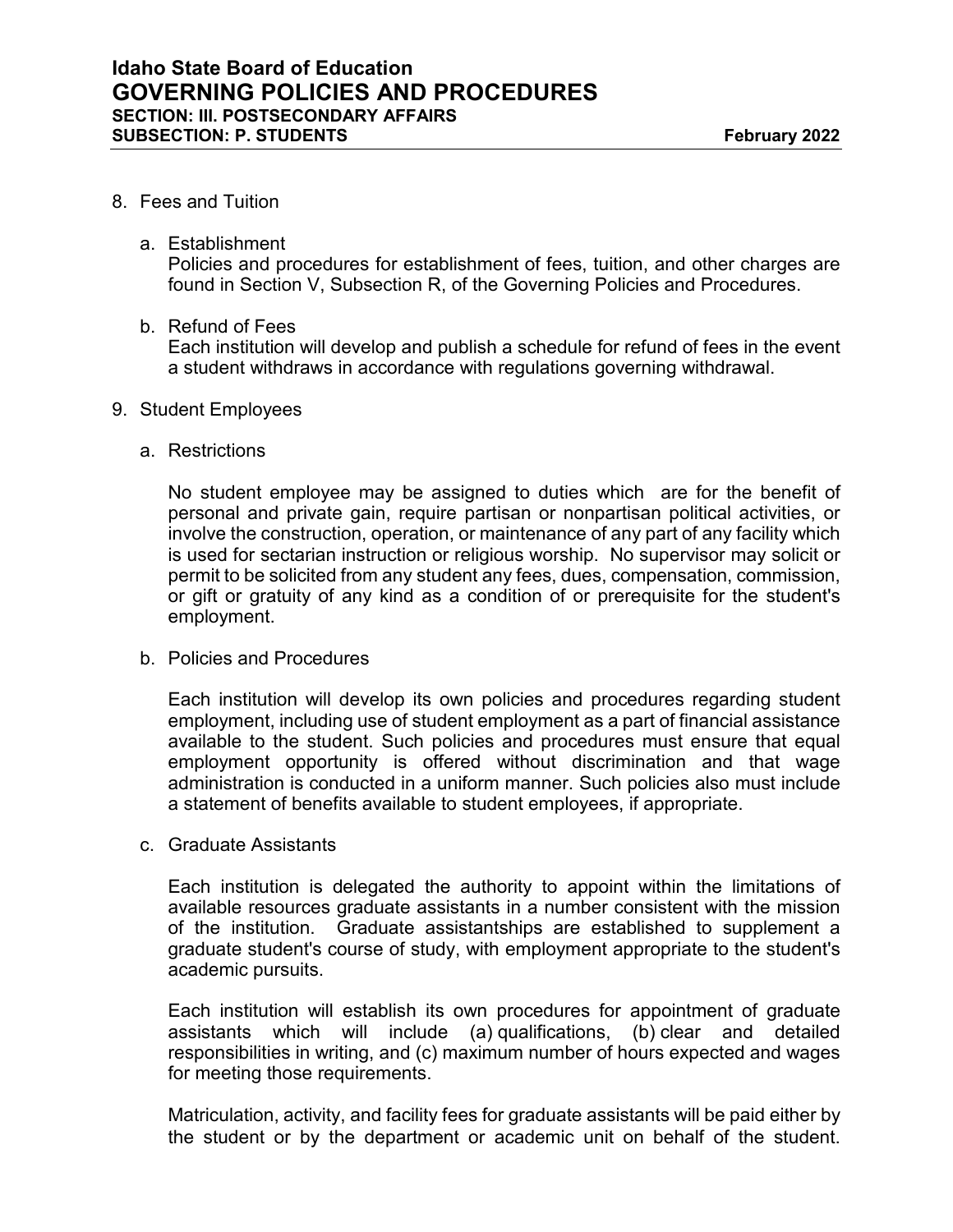Graduate students will be covered by appropriate insurance in accordance with institutional procedures for work-related illness or injury.

d. Hourly or Contractual Employment

Each institution may employ students on an hourly or contractual basis in accordance with the needs of the various departments or units, available funds, and rules of the Division of Human Resources (or the University of Idaho classified employee system) or federal guidelines when work-study funds are used.

10.Student Conduct, Rights, and Responsibilities

Each institution will establish and publish a statement of student rights and a code of student conduct. The code of conduct must include procedures by which a student charged with violating the code receives reasonable notice of the charge and is given an opportunity to be heard and present testimony in his or her defense, and an opportunity to appeal any disciplinary action. Such statements of rights and codes of conduct, and any subsequent amendments, are subject to review and approval of the chief executive officer.

Sections 33-3715 and 33-3716, Idaho Code, establish criminal penalties for conduct declared to be unlawful.

11. Student Services

Each institution will develop and publish a listing of services available to students, eligibility for such services, and costs or conditions, if any, of obtaining such services.

12. Student Organizations

Each student government association is responsible, subject to the approval of the institution's chief executive officer, for establishing or terminating student organizations supported through allocation of revenues available to the association. Expenditures by or on behalf of such student organizations are subject to rules, policies, and procedures of the institution and the Board.

13.Student Publications and Broadcasts

Student publications and broadcasts are independent of the State Board of Education and the institutional administration. The institutional administration and the State Board of Education assume no responsibility for the content of any student publication or broadcast. The publishers or managers of the student publications or broadcasts are solely liable for the content.

14.Student Health Insurance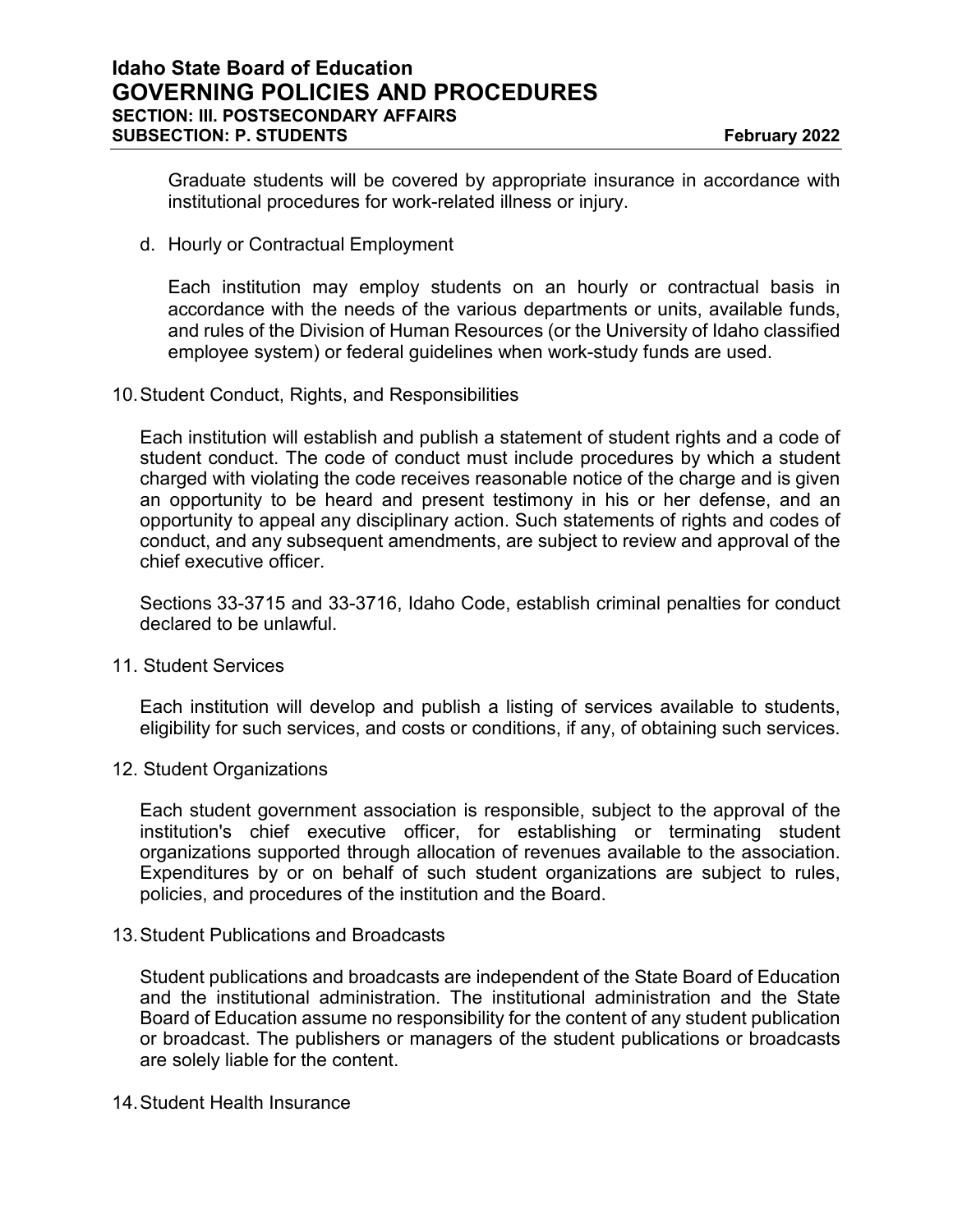# **Idaho State Board of Education GOVERNING POLICIES AND PROCEDURES SECTION: III. POSTSECONDARY AFFAIRS SUBSECTION: P. STUDENTS February 2022**

Students are responsible for making arrangements for coverage of their medical needs while enrolled in a post-secondary institution on a part- or full-time basis. Accidents, injuries, illnesses, and other medical needs of students (with limited exceptions in the case of student employees of an institution who experience workplace injuries within the course and scope of their employment) typically are not covered by the institution's insurance policies. The types and levels of medical/clinical support services available to students varies among the institutions and among the local communities within which institutions conduct operations.

a. Health Insurance Coverage Offered through the Institution

Each institution, at the discretion of its chief executive officer, may provide the opportunity for students to purchase health insurance through an institution-offered plan. Institutions are authorized to provide student health insurance plans through consortium arrangements, when this option serves the interests of students and administration. Institutions which elect to enter contractual arrangements to offer student health insurance plans (either singly or through consortium arrangements) should comply with applicable Board and State Division of Purchasing policies. Institutions which elect to offer health insurance plans to their students are authorized, at the chief executive officer's discretion, to make student participation in such plans either optional or mandatory.

b. Mandatory Student Health Insurance

Each institution, at the discretion of its chief executive officer, may require all or specified groups (for example, international students, intercollegiate athletes, health professions students engaged in clinical activities, student teachers, etc.) to carry health insurance that meets coverage types and levels specified by the institution. Administration and enforcement of any such health insurance requirements, and procedures for dealing with any exceptions thereto, lie within the authority of the institution presidents or their designees.

c. Other Medical Support Services and Fees

Institutions are authorized to support or supplement students' medical needs through services provided by college/university clinics, health centers, cooperative arrangements with community/regional health care providers, etc. In cases where such services are provided, institutions are authorized to establish optional or mandatory fees to cover the delivery cost of such services.

d. Financial aid considerations

Any medical insurance or health services-related fees which are mandated by an institution as a condition of participation in any institutional program are considered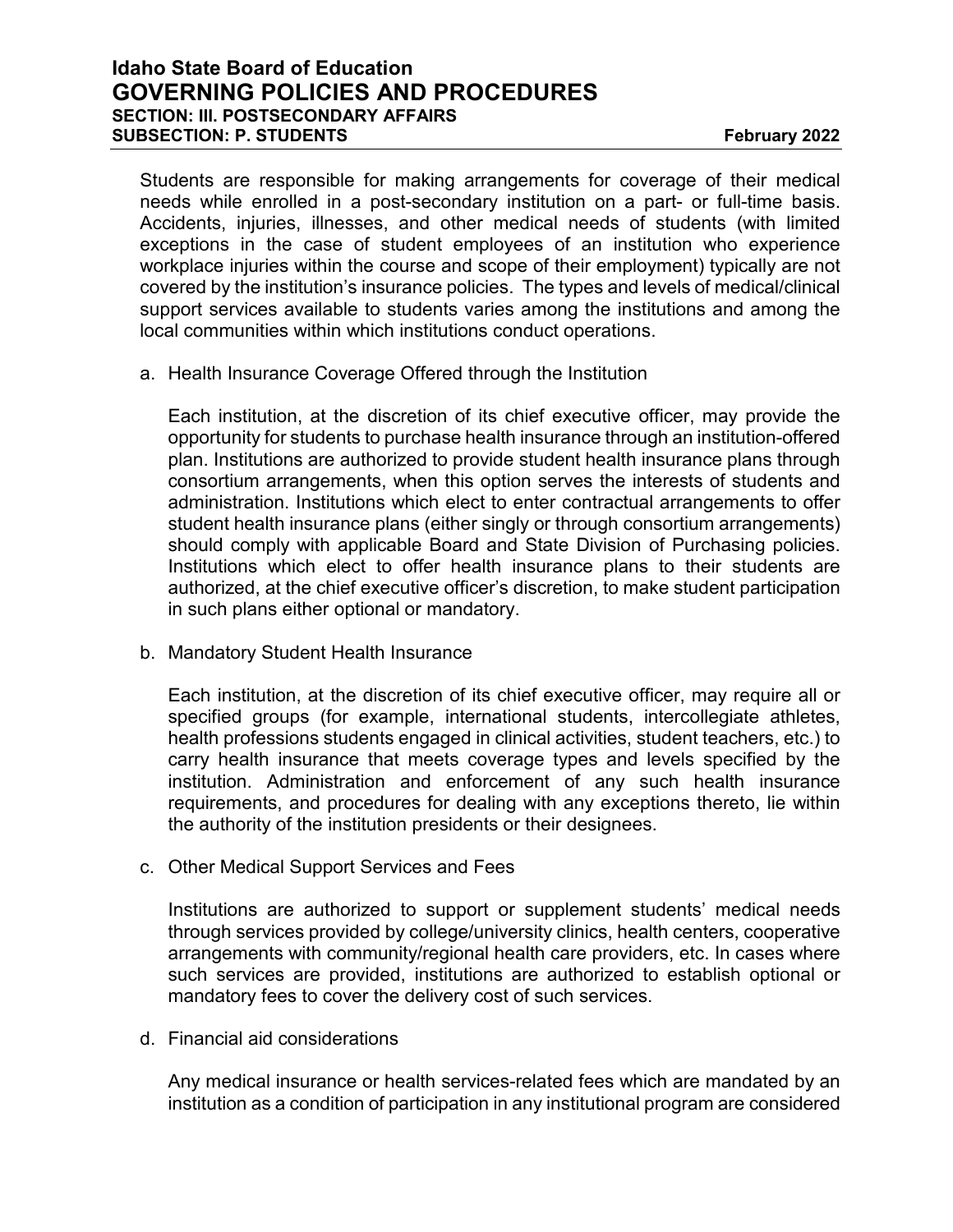a bona fide component of the institution's cost of college and are a legitimate expenditure category for student financial aid.

## 15.Student Vaccine Informational Materials

Each institution shall provide current information on vaccine-preventable disease to each student at the time of admission or enrollment for classes. The information shall include, at a minimum:

- a. symptoms, risks, especially as the risks relate to circumstances of group living arrangements for vaccine-preventable diseases that are known to occur in adolescents and adults;
- b. current recommendations by the United States Centers for Disease Control and Prevention on vaccines;
- c. information regarding where the vaccinations can be received; and
- d. the benefits and risks of vaccinations, and specific information for those persons at higher risk for the disease.
- 16. Students Called to Active Military Duty

The Board strongly supports the men and women serving in the National Guard and in reserve components of the U.S. Armed Forces. The Board encourages its institutions to work with students who are called away to active military duty during the course of an academic term and provide solutions to best meet the student's current and future academic needs. The activated student, with the instructor's consent, may elect to have an instructor continue to work with them on an individual basis. Additionally, institutions are required to provide at least the following:

- a. The activated student may elect to completely withdraw. The standard withdrawal deadlines and limitations will not be applied. At the discretion of the institution, the student will receive a "W" on his or her transcript, or no indication of enrollment in the course(s).
- b. One hundred percent (100%) of the paid tuition and/or fees for the current term will be refunded, as well as a pro-rated refund for paid student housing fees, mealplans, or any other additional fees. Provided, however, that if a student received financial aid, the institution will process that portion of the refund in accordance with each financial aid program.
- 17. Student Complaints/Grievances.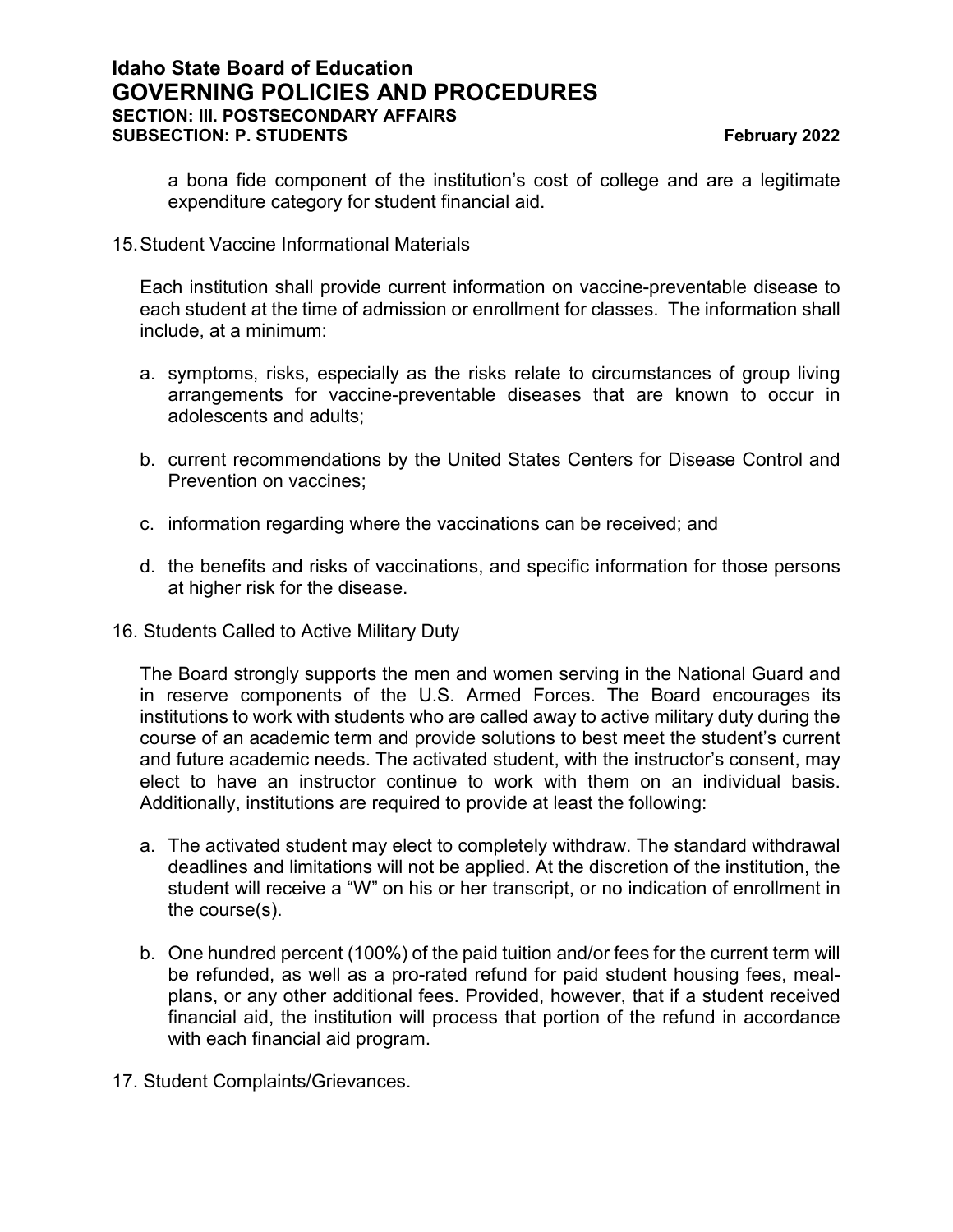- a. The State Board of Education and Board of Regents of the University of Idaho, as the governing body of the state's postsecondary educational institutions, has established the following procedure for review of institution decisions regarding student complaints/grievances:
	- i. The Board designates its Executive Director as the Board's representative for reviewing student complaints/grievances, and authorizes the Executive Director, after such review, to issue the decision of the Board based on such review. The Executive Director may, in his/her discretion, refer any matter to the Board for final action/decision.
	- ii. A current or former student at a postsecondary educational institution under the governance of the Board may request that the Executive Director review any final institutional decision relating to a student's attendance at the institution, except as set for under paragraph iii. The student must have exhausted the complaint/grievance resolution procedures that have been established at the institution level. The Executive Director will not review complaints/grievances that have not been reported to the institution, or processed in accordance with the institution's complaint/grievance resolution procedures.
- iii. Matters involving a violation of an institution's code of student conduct will only be reviewed if the basis for the request is that the institution substantially failed to follow its procedures resulting in a failure to give the student reasonable notice of the violation and opportunity to be heard, or to present testimony. Sanctions imposed by the institution will remain in effect during the pendency of the review.
- iv. A request for review must be submitted in writing to the Board office to the attention of the Chief Academic Officer, and must contain a clear and concise statement of the reason(s) for Board review. Such request must be received in the Board office no later than thirty (30) calendar days after the student receives the institution's final decision on such matter. The student has the burden of establishing that the final decision made by the institution on the grievance/complaint was made in error. A request for review must include a copy of the original grievance and all proposed resolutions and recommended decisions issued by the institution, as well as all other documentation necessary to demonstrate that the student has strictly followed the complaint/grievance resolution procedures of the institution. The institution may be asked to provide information to the Board office related to the student complaint/grievance.
- v. The Chief Academic Officer will review the materials submitted by all parties and make a determination of recommended action, which will be forwarded to the Executive Director for a full determination. A review of a student complaint/grievance will occur as expeditiously as possible.